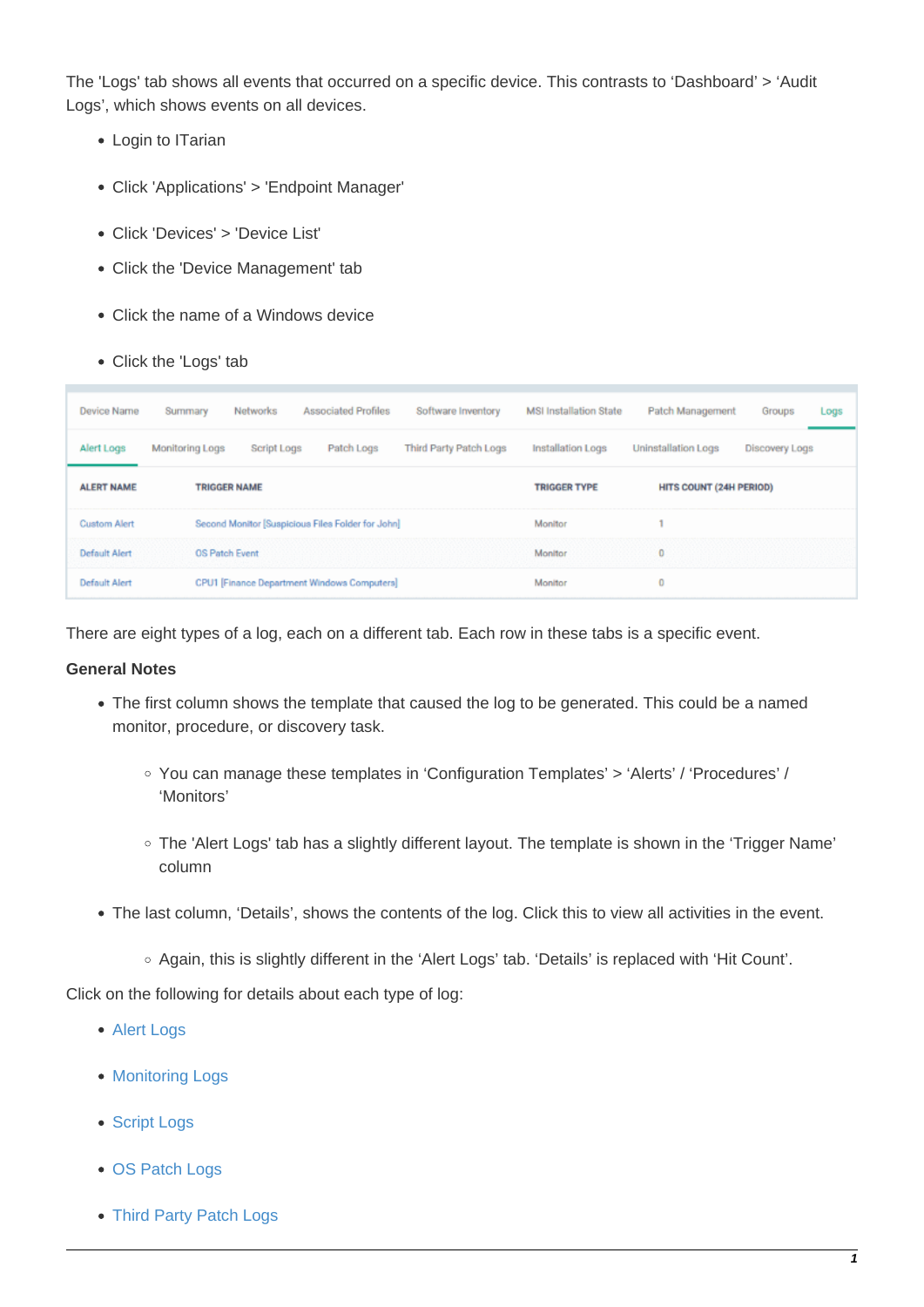- [Installation Logs](#page-9-0)
- [Uninstallation Logs](#page-10-0)
- [Discovery Logs](#page-11-0)

<span id="page-1-0"></span>**Alert Logs** - An alert is a notification which informs admins if a procedure fails, or when certain conditions are met in a monitor.

| 4 are inventory      | <b>Exported Configurations</b><br><b>File List</b> | <b>MSI Installation State</b>               | Patch Management    | <b>Antivirus Scan History</b>  | .ogs<br>Groups        |
|----------------------|----------------------------------------------------|---------------------------------------------|---------------------|--------------------------------|-----------------------|
| rt Logs              | Monitoring Logs<br><b>Script Logs</b>              | <b>Third Party Patch Logs</b><br>Patch Logs | Installation Logs   | <b>Uninstallation Logs</b>     | <b>Discovery Logs</b> |
| <b>ALERT NAME</b>    | <b>TRIGGER NAME</b>                                |                                             | <b>TRIGGER TYPE</b> | <b>HITS COUNT (24H PERIOD)</b> |                       |
| <b>Custom Alert</b>  | Second Monitor [Suspicious Files Folder for John]  |                                             | Monitor             | 16                             |                       |
| <b>Default Alert</b> | Run system cleanup                                 |                                             | Procedure           |                                |                       |
| <b>Default Alert</b> | CPU1 [Finance Department Windows Computers]        |                                             | Monitor             |                                |                       |

For example, 'Generate an alert if CPU usage exceeds 90%', or 'Alert me when all Windows patches have been installed'.

**Alert Name** - The alert template used in the event.

- An alert template is just a collection of settings that determine alert recipients, information included, priority, etc. The alert template does not specify the conditions under which the alert was generated.
- The 'Trigger Name' is the procedure/monitor that actually caused the event. You also enable or disable the alert itself from the procedure/monitor edit screen.
- You apply the alert template to a procedure/monitor to define the scope of the alert.
- In the standard workflow, all procedures and monitors have the 'Default Alert' template applied to them.
- You can also create your own alert templates. [Click here](https://wiki.itarian.com/frontend/web/topic/how-to-configure-alerts-in-endpoint-manager) for help to manage alert templates.

**Trigger Name** - The monitor or procedure that caused the alert.

- Procedures An alert is created if a procedure fails. [Click here](https://wiki.itarian.com/frontend/web/topic/how-to-configure-and-run-procedures-on-managed-devices) for help on procedures.
- Monitors An alert is created when one or more of the monitor's conditions are met. [Click here](https://wiki.itarian.com/frontend/web/topic/how-to-use-monitors-to-track-endpoint-performance) for help on monitors.

**Trigger Type** – Can be 'Monitor' or 'Procedure' as explained above.

**Hit Count (24 H Period)** - The number of times this condition was triggered in the past 24 hours.

<span id="page-1-1"></span>**Monitoring Logs -** Shows events that met the conditions of a monitor**.**

A monitor is a routine which keeps track of specific items on an endpoint. For example, you may set a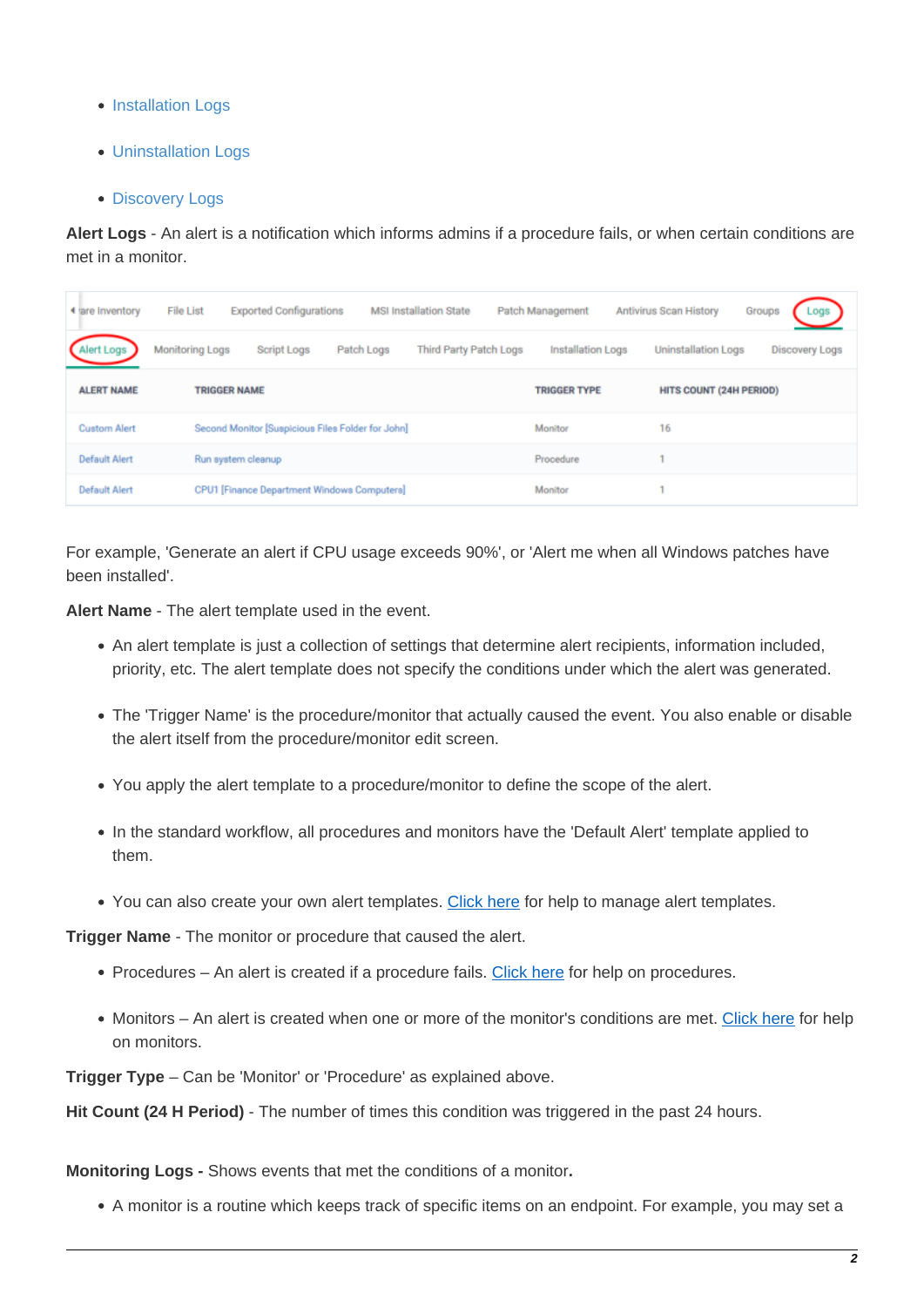monitor to track disk usage and alert you if it goes above a certain %.

- You can also configure a monitor to run a procedure, or create a service desk ticket if its conditions are met.
- You first create a monitor then you add it to the 'Monitoring' section of a profile.

| <b>File List</b><br><b>Exported Configurations</b><br>4 are inventory |               | <b>MSI Installation State</b> | Patch Management         | Antivirus Scan History     | Groups                |
|-----------------------------------------------------------------------|---------------|-------------------------------|--------------------------|----------------------------|-----------------------|
| Alert Logs<br><b>Script Logs</b><br><b>Monitoring Logs</b>            | Patch Logs    | <b>Third Party Patch Logs</b> | <b>Installation Logs</b> | <b>Uninstallation Logs</b> | <b>Discovery Logs</b> |
| <b>MONITOR NAME</b>                                                   | <b>STATUS</b> | <b>HIT COUNT</b>              | <b>LAST HIT TIME</b>     | <b>LAST UPDATE TIME</b>    | <b>DETAILS</b>        |
| Second Monitor [Suspicious Files Folder for John]                     | On            | 4202                          | 2019/02/12 01:52:59 PM   | 2019/02/12 01:52:59 PM     | Details               |
| CPU1 [Finance Department Windows Computers]                           | Off           | 6                             | 2019/02/04 08:06:08 PM   | 2019/02/04 08:06:25 PM     | Details               |
| For Finance Dept Computers                                            | Off           | $\bf{0}$                      | Not modified             | 2019/02/01 11:40:15 AM     | Details               |

- **Monitor name** The monitor that was triggered to create the log.
	- Click the name to view and manage the settings of the monitor.
- **Status** Whether or not the monitor is currently active on the device.
- **Hit count**  The number of times the monitored condition was breached during the last 24 hours.
- **Last hit time** Date and time the monitored rule was last broken.
- **Last update time** Date and time when the information was last refreshed.
- **Details** Click the 'Details' link to see all activities in the event.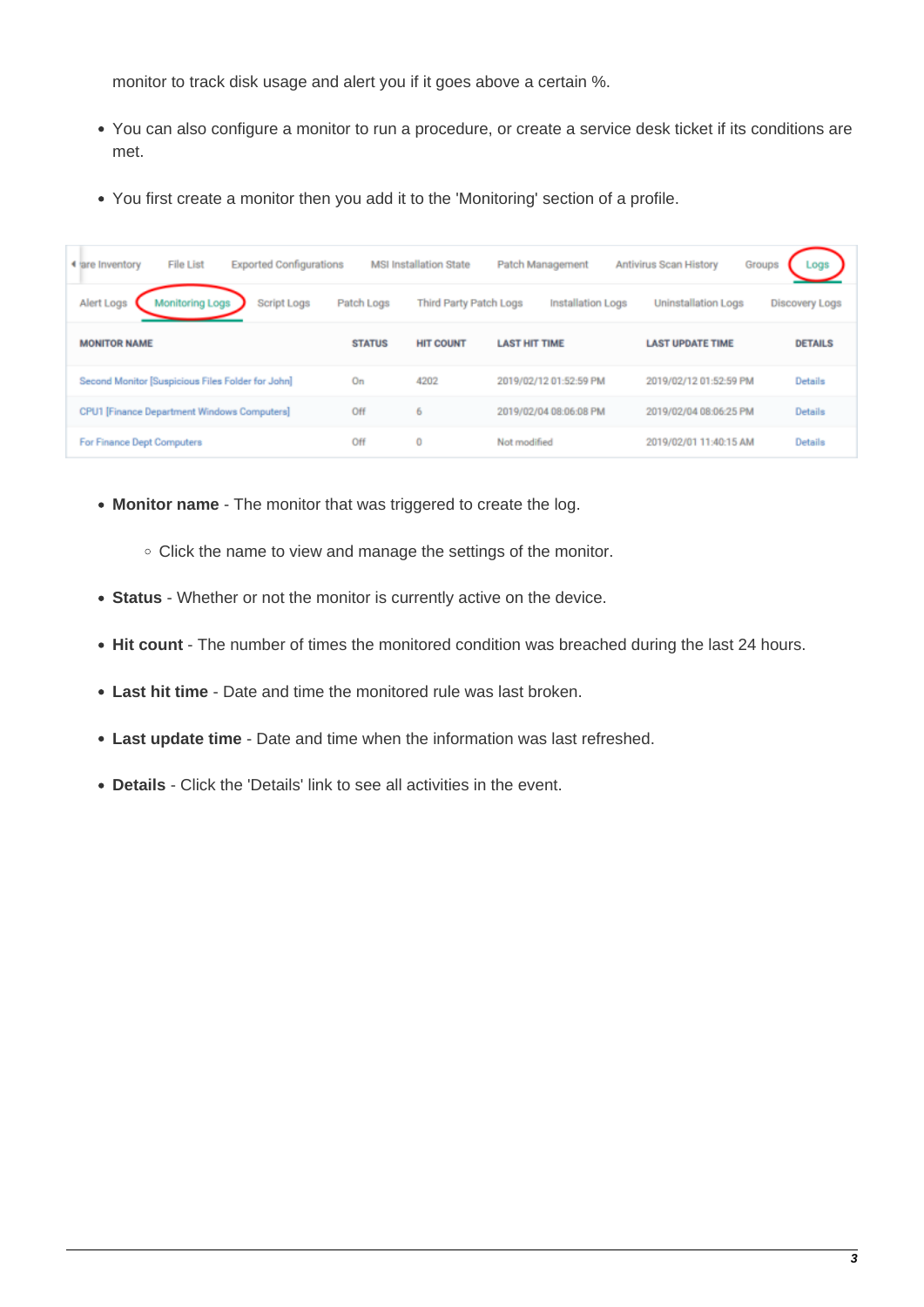| 4 File List         | <b>Exported Configurations</b>                                  |                |              | MSI Installation State        |                  | Patch Management                                                                |  | Antivirus Scan History  | Groups              | Logs           |
|---------------------|-----------------------------------------------------------------|----------------|--------------|-------------------------------|------------------|---------------------------------------------------------------------------------|--|-------------------------|---------------------|----------------|
| Alert Logs          | <b>Monitoring Logs</b>                                          |                | Script Logs  | Patch Logs                    |                  | Third Party Patch Logs                                                          |  | Installation Logs       | Uninstallation Logs |                |
| <b>MONITOR NAME</b> |                                                                 |                |              | <b>STATUS</b>                 | <b>HIT COUNT</b> | <b>LAST HIT TIME</b>                                                            |  | <b>LAST UPDATE TIME</b> |                     | <b>DETAILS</b> |
|                     | Second Monitor [Suspicious Files Folder for John]               |                |              | On                            | 904              | 2019/01/03 10:41:43 AM                                                          |  | 2019/01/03 10:41:43 AM  |                     |                |
|                     |                                                                 |                |              |                               |                  |                                                                                 |  |                         |                     |                |
|                     | Second Monitor [Suspicious Files Folder for John] - Log Details |                |              |                               |                  |                                                                                 |  |                         |                     | <b>Back</b>    |
| Logs                | Tickets                                                         | Statuses       |              |                               |                  |                                                                                 |  |                         |                     |                |
| <b>TIME</b>         |                                                                 | <b>STATUS</b>  |              | <b>ADDITIONAL INFORMATION</b> |                  |                                                                                 |  |                         |                     |                |
|                     | 2019/01/03 10:41:43 AM                                          | ON             |              |                               |                  | Process Monitor : Condition: firefox.exe is running - Status is running AND CPU |  |                         |                     | Þ.             |
|                     | 2019/01/03 10:41:37 AM                                          | 0 <sub>N</sub> |              |                               |                  | Process Monitor : Condition: firefox.exe is running - Status is running AND CPU |  |                         |                     | Þ              |
|                     | 2019/01/03 10:41:16 AM                                          | 0 <sub>N</sub> | $\leftarrow$ |                               |                  | Process Monitor : Condition: firefox.exe is running - Status is running AND CPU |  |                         |                     | k              |
|                     | 2019/01/03 10:41:08 AM                                          | 0N.            |              |                               |                  | Process Monitor : Condition: firefox.exe is running - Status is running AND CPU |  |                         |                     |                |

Details are shown in three tabs:

.

- **Logs**  Date and time the event occurred. It also shows the monitoring rule that detected the event.
- **Tickets** Shows any service desk tickets created by the events.
- **Statuses** Shows the current status of all conditions monitored on the device.

<span id="page-3-0"></span>**Script Logs** - Shows script procedures that were manually run on Windows devices, and scripts that were auto-run via a profile.

- EM ships with a number of pre-defined script procedures for various tasks. For example, 'Get Software Inventory', 'Enable Windows Firewall', 'Check Disk Errors'. You can also compose your own Python scripts in the built-in editor.
- Script procedures can be added to a profile and run at a scheduled time. You can also manually run them on target devices at any time
	- [Click here](https://wiki.itarian.com/frontend/web/topic/how-to-configure-and-run-procedures-on-managed-devices) if you want more help with procedures.
- A log is created each time a script procedure runs. The log contains details about the script and states whether it executed successfully.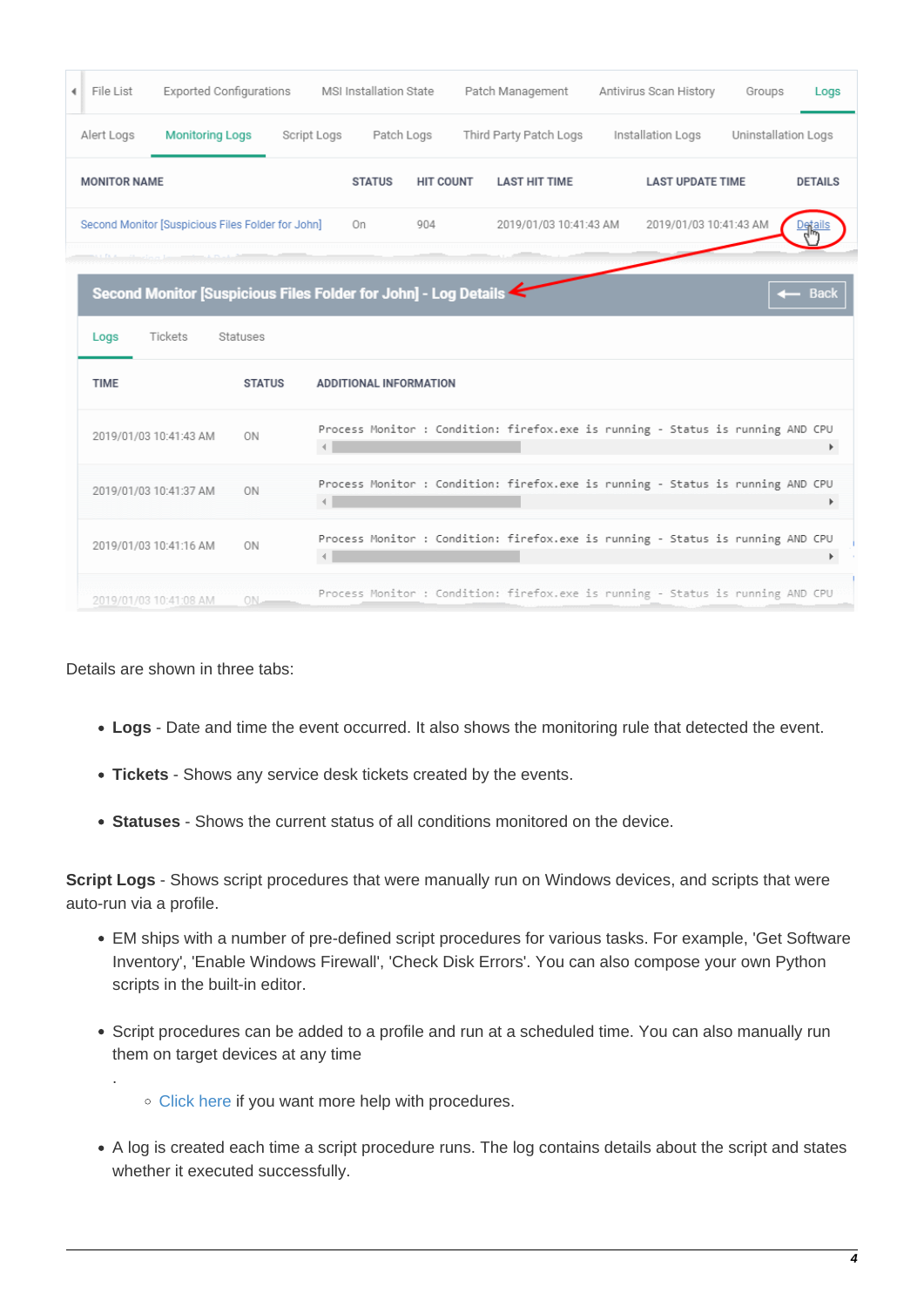| ◀ are Inventory                                                                                                                                                                                     | <b>File List</b>          | <b>Exported Configurations</b>            | <b>MSI Installation State</b> | Patch Management             |                           | <b>Antivirus Scan History</b> | Groups                                        | Logs           |  |
|-----------------------------------------------------------------------------------------------------------------------------------------------------------------------------------------------------|---------------------------|-------------------------------------------|-------------------------------|------------------------------|---------------------------|-------------------------------|-----------------------------------------------|----------------|--|
| <b>Monitoring Logs</b><br><b>Script Logs</b><br>Patch Logs<br><b>Third Party Patch Logs</b><br><b>◀ irt Logs</b><br><b>Installation Logs</b><br><b>Uninstallation Logs</b><br><b>Discovery Logs</b> |                           |                                           |                               |                              |                           |                               |                                               |                |  |
| <b>PROCEDURE NAME</b>                                                                                                                                                                               | <b>STARTED AT</b>         | <b>STARTED BY</b>                         | <b>LAUNCH</b><br><b>TYPE</b>  | <b>EXECUTED</b><br><b>BY</b> | <b>FINISHED AT</b>        | <b>STATUS</b>                 | <b>LAST</b><br><b>STATUS</b><br><b>UPDATE</b> | <b>DETAILS</b> |  |
| <b>Greet User</b>                                                                                                                                                                                   | 2019/02/12<br>02:03:37 PM | herculespopular22@gmail.com               | <b>Run Over</b>               | LocalSystem<br>User          | 2019/02/12<br>02:03:38 PM | Finished<br>success           | 2019/02/12<br>02:03:38 PM                     | <b>Details</b> |  |
| Run system cleanup                                                                                                                                                                                  | 2019/02/07<br>05:14:46 PM | <b>Profile for Windows</b><br>Maintenance | Scheduled                     | Logged in<br>User            | 2019/02/07<br>05:14:46 PM | Failed                        | 2019/02/07<br>05:14:46 PM                     | <b>Details</b> |  |
| Lock the workstation<br>if it is inactive for<br>more than threshold<br>time                                                                                                                        | 2019/02/06<br>12:30:00 PM | <b>Patch Procedure</b>                    | Scheduled                     | LocalSystem<br>User          | 2019/02/06<br>12:30:03 PM | Finished<br>success           | 2019/02/06<br>12:30:03 PM                     | <b>Details</b> |  |

- **Procedure Name** The label of the script procedure that was run on the device.
	- o Click the procedure name to view script details.
- **Started by** Who or what launched the procedure.
	- $\circ$  A profile name is shown here if the script was scheduled in a profile.
	- An admin's name or email is shown if the procedure was run manually.
- **Launch type** How the procedure was launched. This is linked to the 'Started by' column:
	- Scheduled **-** The script ran because it was scheduled in a profile.
	- $\circ$  Run over The script was manually run by an admin.
- **Executed By** The user account type used by EM to execute the procedure.
- **Finished At** Date and time the procedure completed.
- **Status** Whether the script successfully executed or not.
	- You can configure an alert if a procedure deployment fails.
- **Last Status Update** The date and time the information was last updated.
- **Details** Click the 'Details' link to view a log of the procedure's execution.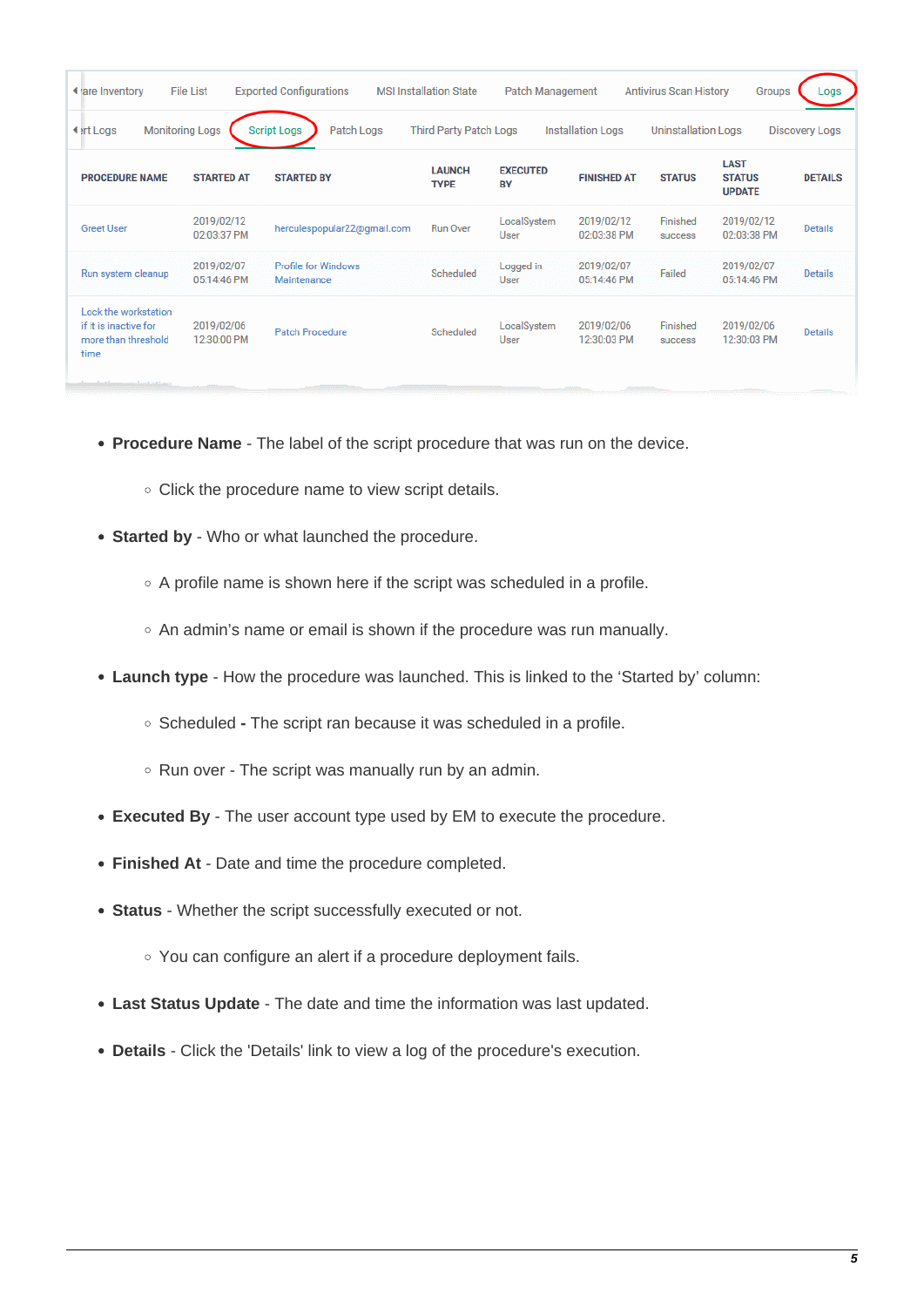| Alert Logs<br><b>PROCEDURE</b><br><b>NAME</b>  | <b>Monitoring Logs</b>    | <b>Script Logs</b>          | Patch Logs                    |                                                  | <b>Third Party Patch Logs</b>                                                                                                                                                                                                                                                                                                                                                                                                                                                                                                                                                                                                                                                                                                                                                                                                                                                                                                                                                                                                                                                                                                                                                                                                                                                                                                                                                                                                                                                                                                                                                |                           |               |                                               |                      |
|------------------------------------------------|---------------------------|-----------------------------|-------------------------------|--------------------------------------------------|------------------------------------------------------------------------------------------------------------------------------------------------------------------------------------------------------------------------------------------------------------------------------------------------------------------------------------------------------------------------------------------------------------------------------------------------------------------------------------------------------------------------------------------------------------------------------------------------------------------------------------------------------------------------------------------------------------------------------------------------------------------------------------------------------------------------------------------------------------------------------------------------------------------------------------------------------------------------------------------------------------------------------------------------------------------------------------------------------------------------------------------------------------------------------------------------------------------------------------------------------------------------------------------------------------------------------------------------------------------------------------------------------------------------------------------------------------------------------------------------------------------------------------------------------------------------------|---------------------------|---------------|-----------------------------------------------|----------------------|
|                                                |                           |                             |                               |                                                  |                                                                                                                                                                                                                                                                                                                                                                                                                                                                                                                                                                                                                                                                                                                                                                                                                                                                                                                                                                                                                                                                                                                                                                                                                                                                                                                                                                                                                                                                                                                                                                              | <b>Installation Logs</b>  |               | <b>Uninstallation Logs</b>                    | DΡ                   |
|                                                | <b>STARTED</b><br>AT      | <b>STARTED BY</b>           |                               | <b>LAUNCH</b><br><b>TYPE</b>                     | <b>EXECUTED</b><br>BY                                                                                                                                                                                                                                                                                                                                                                                                                                                                                                                                                                                                                                                                                                                                                                                                                                                                                                                                                                                                                                                                                                                                                                                                                                                                                                                                                                                                                                                                                                                                                        | <b>FINISHED</b><br>AT     | <b>STATUS</b> | <b>LAST</b><br><b>STATUS</b><br><b>UPDATE</b> | <b>DETAILS</b>       |
| <b>Install Cobian</b><br>Backup 11<br>software | 2019/02/12<br>02:12:28 PM | herculespopular22@gmail.com |                               | <b>Run Over</b>                                  | LocalSystem<br><b>User</b>                                                                                                                                                                                                                                                                                                                                                                                                                                                                                                                                                                                                                                                                                                                                                                                                                                                                                                                                                                                                                                                                                                                                                                                                                                                                                                                                                                                                                                                                                                                                                   | 2019/02/12<br>02:12:32 PM | Failed        | 2019/02/12<br>02:12:32 PM                     | Details              |
| <b>Greet User</b>                              | 2019/02/12                | herculespopular22@gmail.com |                               |                                                  | oystem                                                                                                                                                                                                                                                                                                                                                                                                                                                                                                                                                                                                                                                                                                                                                                                                                                                                                                                                                                                                                                                                                                                                                                                                                                                                                                                                                                                                                                                                                                                                                                       | 2019/02/12                | Finished      | 2019/02/12<br><b>MROV29.PM</b>                | Details              |
| Log Detail                                     |                           |                             |                               |                                                  |                                                                                                                                                                                                                                                                                                                                                                                                                                                                                                                                                                                                                                                                                                                                                                                                                                                                                                                                                                                                                                                                                                                                                                                                                                                                                                                                                                                                                                                                                                                                                                              |                           |               |                                               | $\blacklozenge$ Back |
| <b>Statuses</b>                                | <b>Tickets</b>            |                             |                               |                                                  |                                                                                                                                                                                                                                                                                                                                                                                                                                                                                                                                                                                                                                                                                                                                                                                                                                                                                                                                                                                                                                                                                                                                                                                                                                                                                                                                                                                                                                                                                                                                                                              |                           |               |                                               |                      |
| <b>TIME</b>                                    | <b>STATUS</b>             |                             | <b>ADDITIONAL INFORMATION</b> |                                                  |                                                                                                                                                                                                                                                                                                                                                                                                                                                                                                                                                                                                                                                                                                                                                                                                                                                                                                                                                                                                                                                                                                                                                                                                                                                                                                                                                                                                                                                                                                                                                                              |                           |               |                                               |                      |
| 2019/02/12 02:12:32 PM                         | Failed                    |                             |                               | $result = func(*args)$<br>$result = func(*args)$ | Traceback (most recent call last):<br>File " <string>", line 84, in <module><br/>File "<string>", line 69, in Download<br/>File "C:\Program Files\COMODO\Comodo ITSM\lib\urllib2.py", line 154, in urlopen<br/>return opener.open(url, data, timeout)<br/>File "C:\Program Files\COMODO\Comodo ITSM\lib\urllib2.py", line 437, in open<br/>response = meth(req, response)<br/>File "C:\Program Files\COMODO\Comodo ITSM\lib\urllib2.py", line 550, in http re<br/>'http', request, response, code, msg, hdrs)<br/>File "C:\Program Files\COMODO\Comodo ITSM\lib\urllib2.py", line 469, in error<br/>result = self._call_chain(*args)<br/>File "C:\Program Files\COMODO\Comodo ITSM\lib\urllib2.py", line 409, in _call_c<br/>File "C:\Program Files\COMODO\Comodo ITSM\lib\urllib2.py", line 656, in http_er<br/>return self.parent.open(new, timeout=req.timeout)<br/>File "C:\Program Files\COMODO\Comodo ITSM\lib\urllib2.py", line 437, in open<br/><math>response = meth(req, response)</math><br/>File "C:\Program Files\COMODO\Comodo ITSM\lib\urllib2.py", line 550, in http_re<br/>'http', request, response, code, msg, hdrs)<br/>File "C:\Program Files\COMODO\Comodo ITSM\lib\urllib2.py", line 475, in error<br/>return self._call_chain(*args)<br/>File "C:\Program Files\COMODO\Comodo ITSM\lib\urllib2.py", line 409, in call c<br/>File "C:\Program Files\COMODO\Comodo ITSM\lib\urllib2.py", line 558, in http_er<br/>raise HTTPError(req.get_full_url(), code, msg, hdrs, fp)<br/>urllib2.HTTPError: HTTP Error 404: Not Found</string></module></string> |                           |               |                                               |                      |

Details are shown over two tabs:

- **Statuses** Date and time that each stage of the procedure ran, its success status, and result.
- **Tickets** Shows Service Desk tickets generated because of a failed procedure.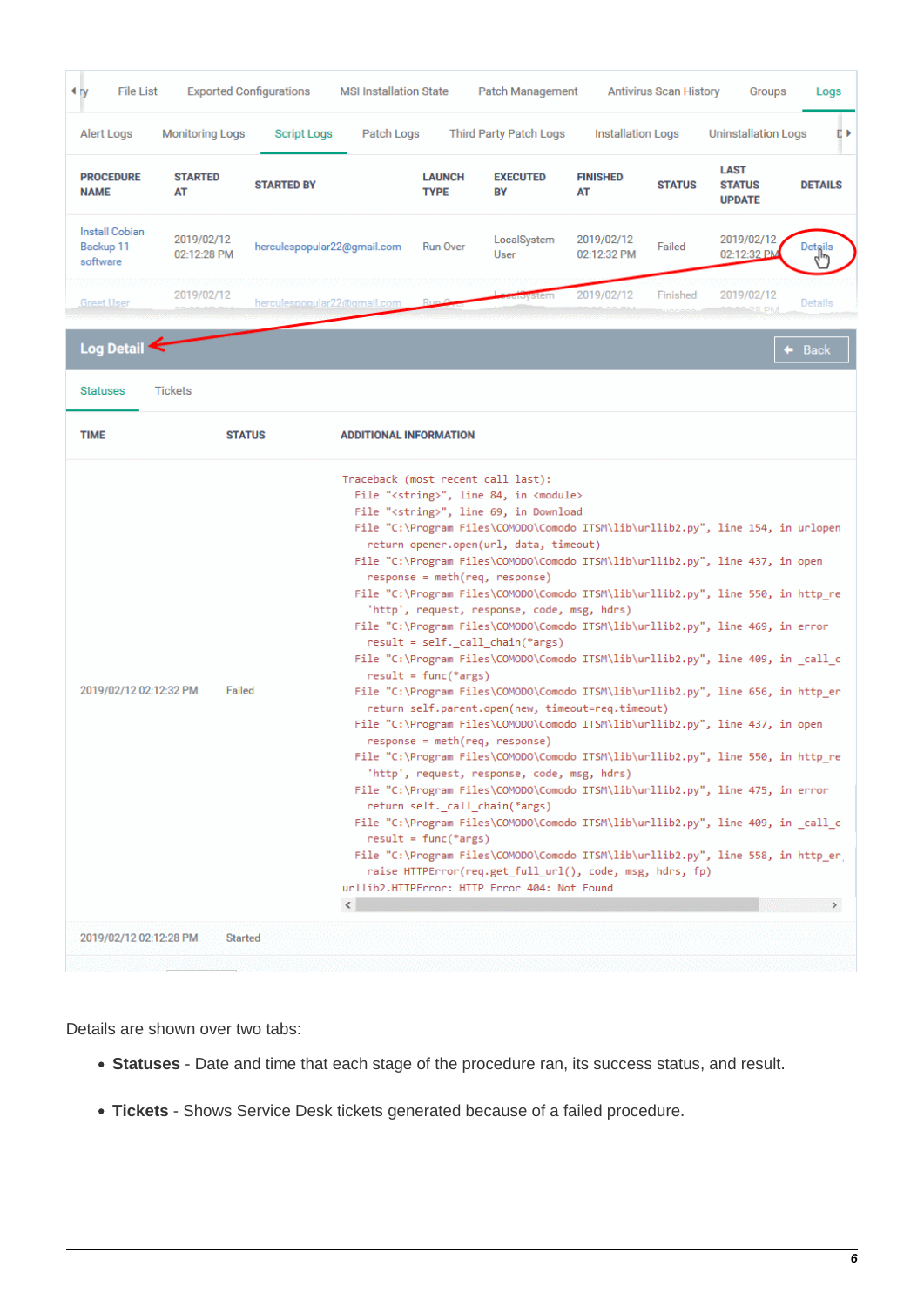| <b>Log Detail</b>                                                       |               | $\leftarrow$ Back         |
|-------------------------------------------------------------------------|---------------|---------------------------|
| <b>Tickets</b><br><b>Statuses</b>                                       |               |                           |
| <b>LINK</b>                                                             | <b>STATUS</b> | <b>CREATED ON</b>         |
| https://frontfork.staging.servicedesk.comodo.com/scp/tickets.php?id=133 | Open          | 2018/09/06 11:57:03 AM    |
| $\ddot{\mathbf{v}}$<br>Results per page:<br>20                          |               | Displaying 1 of 1 results |

<span id="page-6-0"></span>**Patch Logs** – Operating system patch procedures that ran as part of a profile, or were manually run by an admin.

- You can view and create procedures at 'Configuration Templates' > 'Procedures' > 'Predefined Procedures' > 'Patch Deployment'
- [Click here](https://wiki.itarian.com/frontend/web/topic/how-to-configure-and-run-procedures-on-managed-devices) if you want more help on procedures

A log is created each time a patch procedure runs. The log contains details about the patch and states whether or not it ran successfully.

| 4 <sub>IV</sub>                 | <b>File List</b>       | <b>Exported Configurations</b> |                    | <b>MSI Installation State</b> | Patch Management          | <b>Antivirus Scan History</b> |                                     | Groups | Logs                  |
|---------------------------------|------------------------|--------------------------------|--------------------|-------------------------------|---------------------------|-------------------------------|-------------------------------------|--------|-----------------------|
| ◂                               | <b>Monitoring Logs</b> | <b>Script Logs</b>             | Patch Logs         | <b>Third Party Patch Logs</b> | <b>Installation Logs</b>  |                               | <b>Uninstallation Logs</b>          |        | <b>Discovery Logs</b> |
| <b>PROCEDURE</b><br><b>NAME</b> |                        | <b>STARTED AT</b>              | <b>STARTED BY</b>  | <b>LAUNCH</b><br><b>TYPE</b>  | <b>FINISHED AT</b>        | <b>STATUS</b>                 | <b>LAST STATUS</b><br><b>UPDATE</b> |        | <b>DETAILS</b>        |
| Security patch<br>updates       |                        | 2019/02/06<br>12:35:00 PM      | Patch<br>Procedure | Scheduled                     | 2019/02/06<br>12:35:20 PM | Finished<br><b>SUCCESS</b>    | 2019/02/06<br>12:35:20 PM           |        | <b>Details</b>        |
| Security patch<br>updates       |                        | 2019/02/05<br>12:35:00 PM      | Patch<br>Procedure | Scheduled                     | 2019/02/05<br>12:36:18 PM | Finished<br>success           | 2019/02/05<br>12:36:18 PM           |        | <b>Details</b>        |
| Security patch                  |                        | 2019/02/04                     | Patch              | <b>Schedulade</b>             | 2019/02/04<br>10.05       | Finished                      | 2019/02/04<br>19-95-19 DM           |        | Details               |

- **Procedure Name** Click the procedure name to view its details.
- **Started at**  Date and time the procedure commenced.
- **Started by** Who or what launched the procedure.
	- $\circ$  A profile name is shown here if the script was scheduled in a profile.
	- An admin's name or email is shown if the procedure was run manually.
- **Launch type** This is linked to the 'Started by' column:
	- $\circ$  Scheduled The script ran because it was scheduled in a profile.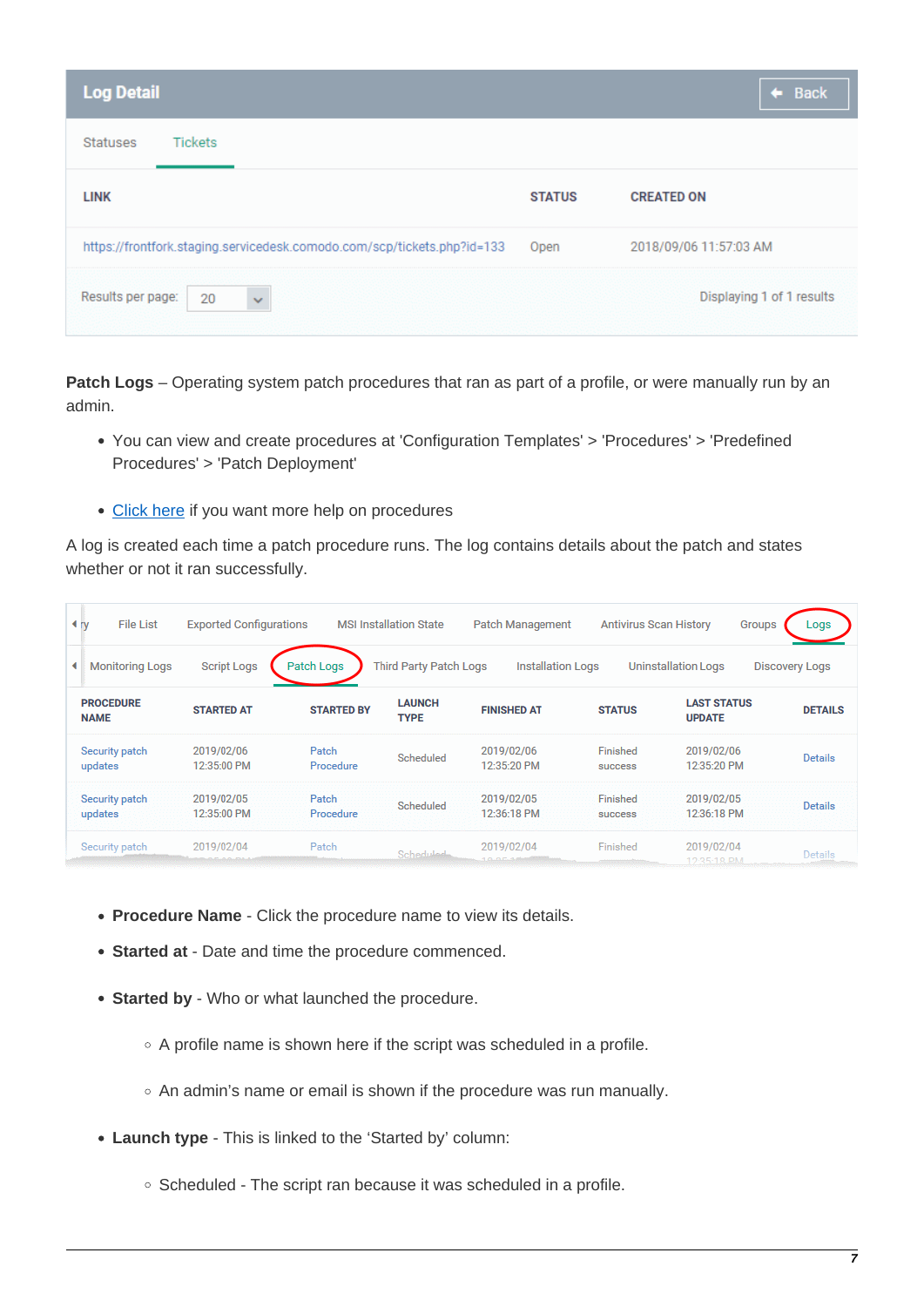- $\circ$  Run over The script was manually run by an admin.
- **Finished At** The date and time the procedure completed.
- **Status** Indicates whether the patch is installed, not yet installed, or installed but the endpoint needs rebooting
- **Last Status Update** The date and time when the information was last updated.
- **Details** Click the 'Details' link to view a log of the procedure's execution.



Details are shown across two tabs:

- **Statuses** Date and time that each stage of the procedure ran, its success status, and result.
- **Tickets** Shows Service Desk tickets generated because of a failed procedure.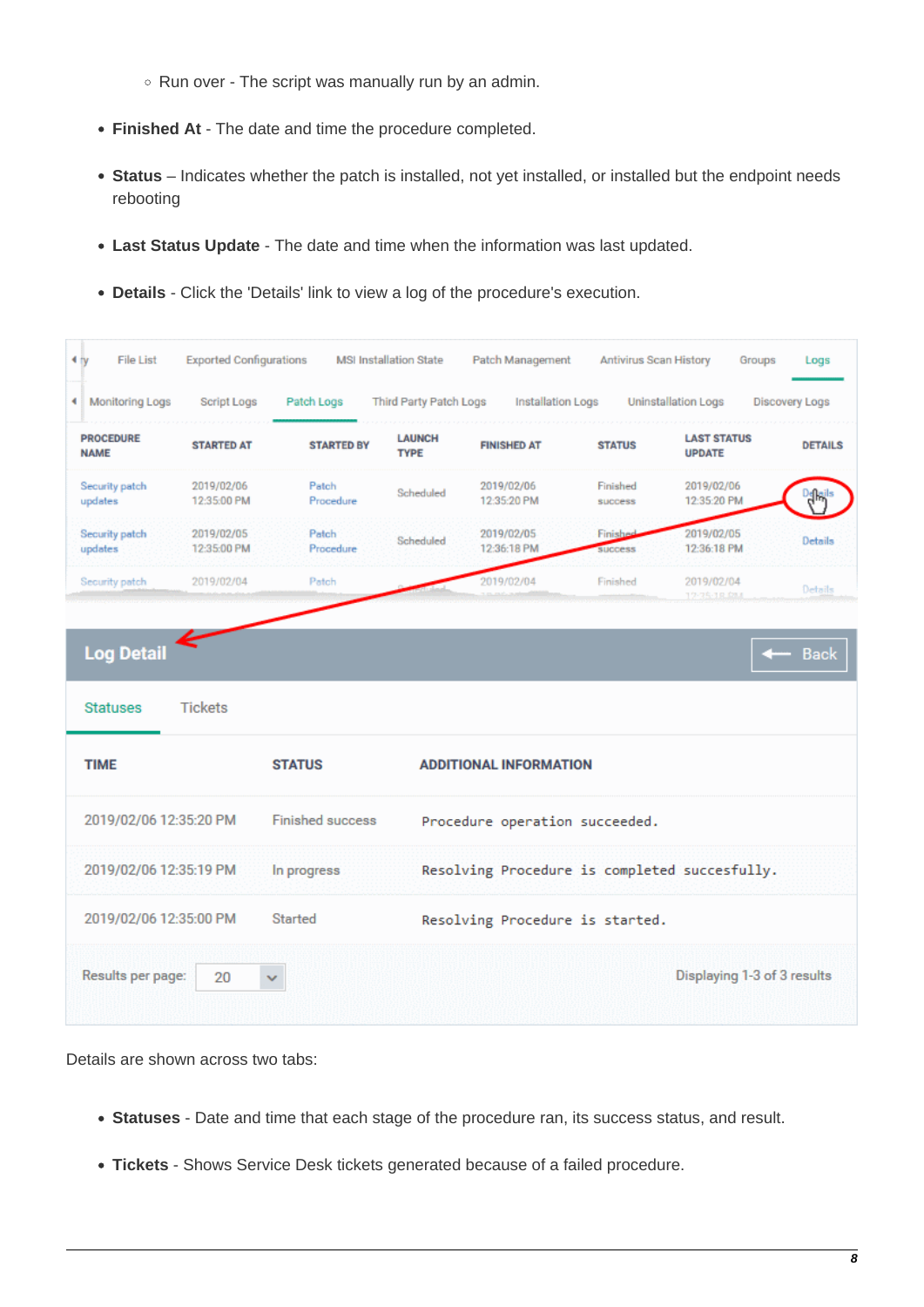| <b>Log Detail</b> |                |                                                              |                   |                        | <b>Back</b> |
|-------------------|----------------|--------------------------------------------------------------|-------------------|------------------------|-------------|
| <b>Statuses</b>   | <b>Tickets</b> |                                                              |                   |                        |             |
| <b>LINK</b>       |                | <b>STATUS</b>                                                | <b>CREATED ON</b> |                        |             |
|                   |                | https://coyote.servicedesk.comodo.com/scp/tickets.php?id=780 | Open              | 2018/03/19 12:22:25 PM |             |
|                   |                | https://coyote.servicedesk.comodo.com/scp/tickets.php?id=780 | Open              | 2018/03/19 12:16:57 PM |             |

<span id="page-8-0"></span>**Third party patch logs** – Procedures to patch 3rd party software on the devices. It contains logs of procedures that ran as part of a profile or were manually run by an admin.

- You can view and create procedures at 'Configuration Templates' > 'Procedures' > 'Predefined Procedures' > 'Patch Deployment'
- [Click here](https://wiki.itarian.com/frontend/web/topic/how-to-configure-and-run-procedures-on-managed-devices) if you want more help on procedures

A log is created each time a patch procedure runs. The log contains details about the patch and states whether or not it ran successfully.

| ٠ | File List                       | <b>Exported Configurations</b> | <b>MSI Installation State</b> | Patch Management             |                           | Antivirus Scan History<br><b>Groups</b> | Logs                                |                       |
|---|---------------------------------|--------------------------------|-------------------------------|------------------------------|---------------------------|-----------------------------------------|-------------------------------------|-----------------------|
|   | Alert Logs                      | Monitoring Logs                | Patch Logs<br>Script Logs     | Third Party Patch Logs       | Installation Logs         |                                         | <b>Uninstallation Logs</b>          | <b>Discovery Logs</b> |
|   | <b>PROCEDURE</b><br><b>NAME</b> | <b>STARTED AT</b>              | <b>STARTED BY</b>             | <b>LAUNCH</b><br><b>TYPE</b> | <b>FINISHED AT</b>        | <b>STATUS</b>                           | <b>LAST STATUS</b><br><b>UPDATE</b> | <b>DETAILS</b>        |
|   | On-demand<br>patching           | 2018/09/06<br>10:42:37 AM      | herculespopular22@gmail.com   | On<br>Demand                 | 2018/09/06<br>10:43:53 AM | Overall operations<br>success           | 2018/09/06<br>10:43:53 AM           | <b>Details</b>        |
|   | On-demand<br>patching           | 2018/09/06<br>09:50:48 AM      | herculespopular22@gmail.com   | On<br>Demand                 | 2018/09/06<br>09:52:47 AM | Overall operations<br>fail              | 2018/09/06<br>09:52:47 AM           | Details               |

- **Procedure Name** Click the procedure name to view its details.
- **Started at**  Date and time the procedure commenced.
- **Started by** Who or what launched the procedure.
	- $\circ$  A profile name is shown here if the script was scheduled in a profile.
	- $\circ$  An admin's name or email is shown if the procedure was run manually.
- **Launch type** This is linked to the 'Started by' column:
	- $\circ$  Scheduled The script ran because it was scheduled in a profile.
	- $\circ$  Run over The script was manually run by an admin.
- **Finished At** The date and time the procedure completed.
- **Status** States whether the procedure was successful or not.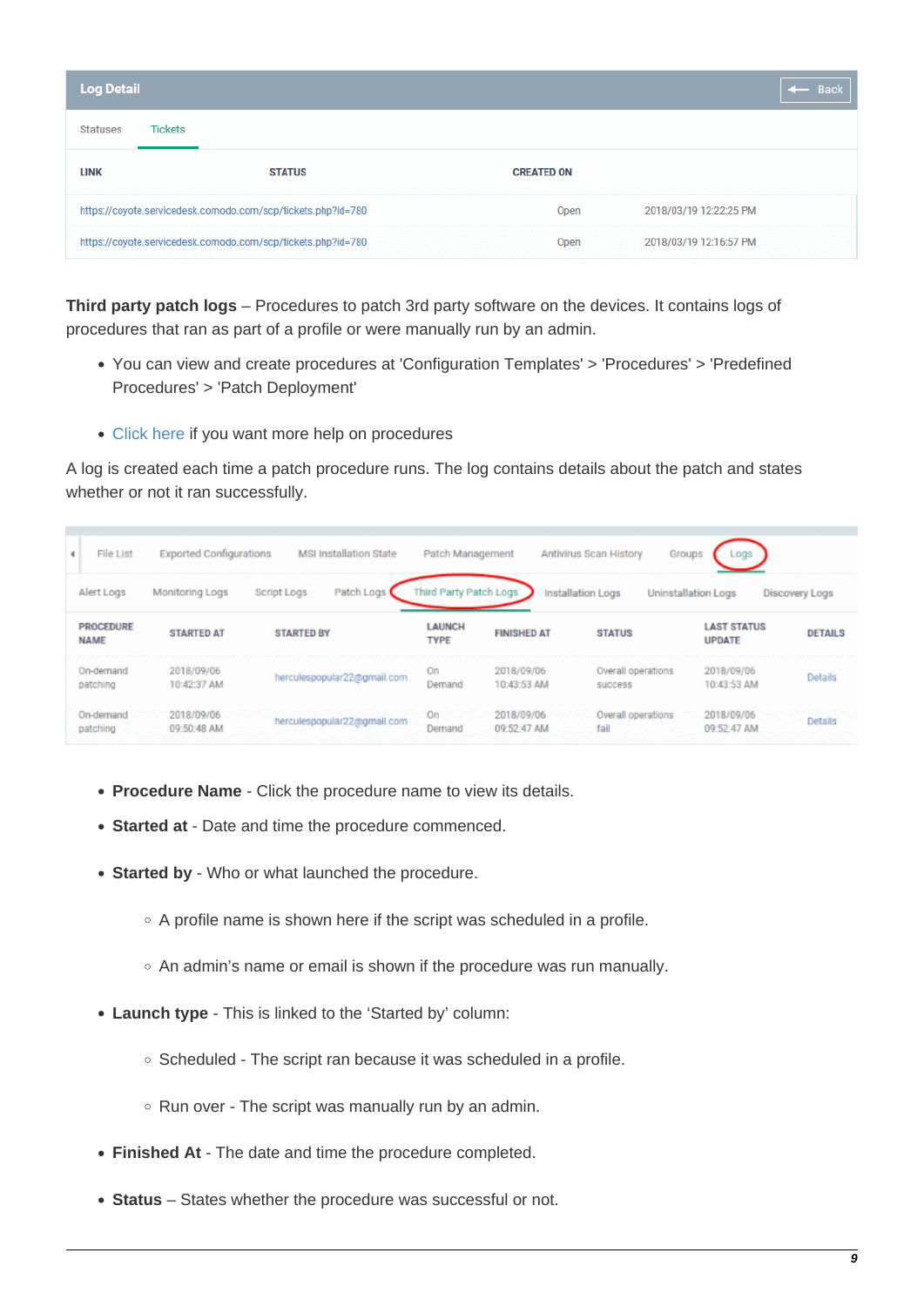- You can set an alert if a procedure fails.
- **Last Status Update** The date and time when the information was last updated.
- **Details** Click the 'Details' link to view a log of the procedure's execution.

| ۰ | <b>File List</b>                |                           | <b>Exported Configurations</b>       | <b>MSI Installation State</b>             | <b>Patch Management</b>       |                           | <b>Antivirus Scan History</b>                                                               | Groups             | Logs                                |                       |
|---|---------------------------------|---------------------------|--------------------------------------|-------------------------------------------|-------------------------------|---------------------------|---------------------------------------------------------------------------------------------|--------------------|-------------------------------------|-----------------------|
|   | Alert Logs                      | <b>Monitoring Logs</b>    | <b>Script Logs</b>                   | Patch Logs                                | <b>Third Party Patch Logs</b> |                           | <b>Installation Logs</b>                                                                    |                    | <b>Uninstallation Logs</b>          | <b>Discovery Logs</b> |
|   | <b>PROCEDURE</b><br><b>NAME</b> | <b>STARTED AT</b>         |                                      | <b>STARTED BY</b>                         | <b>LAUNCH</b><br><b>TYPE</b>  | <b>FINISHED AT</b>        | <b>STATUS</b>                                                                               |                    | <b>LAST STATUS</b><br><b>UPDATE</b> | <b>DETAILS</b>        |
|   | On-demand<br>patching           | 2018/09/06<br>10:42:37 AM |                                      | herculespopular22@gmail.com               | <b>On</b><br>Demand           | 2018/09/06<br>10:43:53 AM | success                                                                                     | Overall operations | 2018/09/06<br>10:43:53 AM           | <b>Details</b>        |
|   | On-demand-                      |                           |                                      |                                           |                               | 018709706                 |                                                                                             | Overall operations | 2018/09/06                          | Darbeill.             |
|   | <b>Log Detail</b>               |                           |                                      |                                           |                               |                           |                                                                                             |                    |                                     | <b>Back</b>           |
|   | <b>Statuses</b>                 | <b>Tickets</b>            |                                      |                                           |                               |                           |                                                                                             |                    |                                     |                       |
|   | <b>TIME</b>                     |                           | <b>STATUS</b>                        | <b>ADDITIONAL INFORMATION</b>             |                               |                           |                                                                                             |                    |                                     |                       |
|   | 2018/09/06 10:43:53 AM          |                           | Overall operations<br>success        | All Operations are finished successfully. |                               |                           |                                                                                             |                    |                                     |                       |
|   | 2018/09/06 10:43:53 AM          |                           | Operation finished<br><b>SUCCESS</b> |                                           |                               |                           | Script runner exited normally with exit code 0. Operation probably completed for Opera Stal |                    |                                     | Þ.                    |
|   | 2018/09/06 10:42:37 AM          |                           | Operation started                    |                                           |                               |                           | Operation is in progress for Opera Stable 54.0.2952.41.                                     |                    |                                     |                       |
|   | 2018/09/06 10:42:37 AM          |                           | Operation resolve<br><b>SUCCESS</b>  | Resolving Operation is completed.         |                               |                           |                                                                                             |                    |                                     |                       |
|   |                                 |                           | Onoretian.rosolvo                    |                                           |                               |                           |                                                                                             |                    |                                     |                       |

Details are shown across two tabs:

- **Statuses** Date and time that each stage of the procedure ran, its success status, and result.
- **Tickets** Shows Service Desk tickets generated because of a failed procedure.

<span id="page-9-0"></span>

| ٠ | <b>File List</b>  | <b>Exported Configurations</b> |                    | <b>MSI Installation State</b> | Patch Management       | <b>Antivirus Scan History</b> | Groups                     | Logs              |
|---|-------------------|--------------------------------|--------------------|-------------------------------|------------------------|-------------------------------|----------------------------|-------------------|
|   | Alert Logs        | <b>Monitoring Logs</b>         | <b>Script Logs</b> | Patch Logs                    | Third Party Patch Logs | <b>Installation Logs</b>      | <b>Uninstallation Logs</b> |                   |
|   | <b>Log Detail</b> |                                |                    |                               |                        |                               |                            | $\leftarrow$ Back |
|   | <b>Statuses</b>   | <b>Tickets</b>                 |                    |                               |                        |                               |                            |                   |
|   | <b>LINK</b>       |                                | <b>STATUS</b>      |                               | <b>CREATED ON</b>      |                               |                            |                   |
|   | No results found. |                                |                    |                               |                        |                               |                            |                   |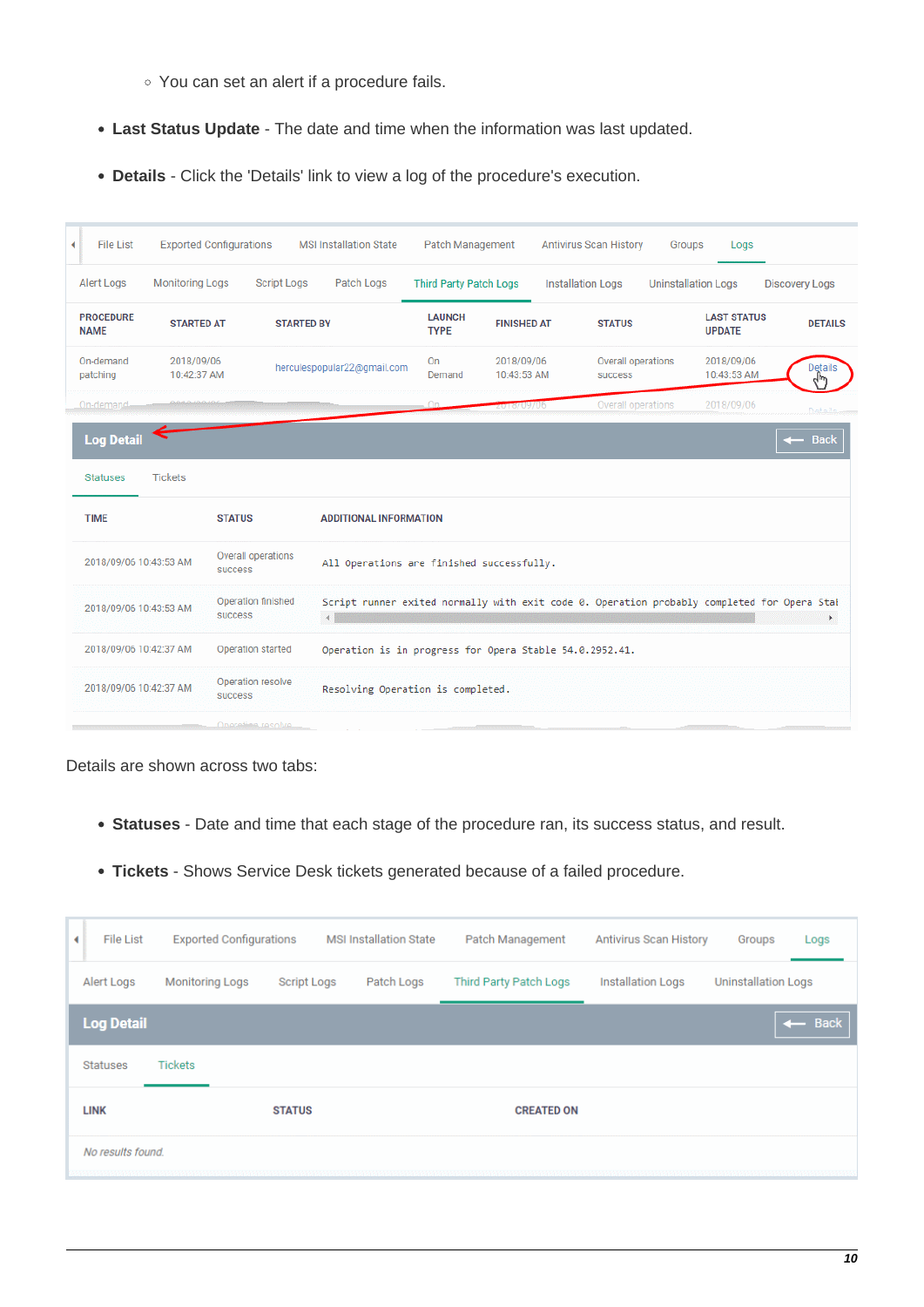**Installation Logs** - Shows installations of third party applications from the Windows application Store ('Application Store' > 'Windows Application Store').

• See this [wiki](https://wiki.itarian.com/frontend/web/topic/how-to-push-apps-to-windows-devices-from-the-application-store-in-endpoint-manager) for help to deploy applications from the store to managed devices

A log is created each time an application is remotely installed on a device. The log contains details about the installation, and whether or not it was successful.

| File List<br>٠                  | <b>Exported Configurations</b> |                   | <b>MSI Installation State</b> |                              | Patch Management          | Antivirus Scan History           | Groups                              | Logs           |
|---------------------------------|--------------------------------|-------------------|-------------------------------|------------------------------|---------------------------|----------------------------------|-------------------------------------|----------------|
| Alert Logs                      | Monitoring Logs                | Script Logs       | Patch Logs                    |                              | Third Party Patch Logs    | Installation Logs                | Uninstallation Logs                 | Disco          |
| <b>PROCEDURE</b><br><b>NAME</b> | <b>STARTED AT</b>              | <b>STARTED BY</b> |                               | <b>LAUNCH</b><br><b>TYPE</b> | <b>FINISHED AT</b>        | <b>STATUS</b>                    | <b>LAST STATUS</b><br><b>UPDATE</b> | <b>DETAILS</b> |
| On-demand<br>installation       | 2018/09/06<br>11:57:29 AM      |                   | herculespopular22@gmail.com   | On<br>Demand                 | 2018/09/06<br>12:01:38 PM | Overall<br>operations<br>success | 2018/09/06<br>12:01:38 PM           | Details        |
| On-demand<br>installation       | 2018/09/06<br>11:42:17 AM      |                   | herculespopular22@gmail.com   | On<br>Demand                 | 2018/09/06<br>11:42:17 AM | Overall<br>operations fail       | 2018/09/06<br>11:42:17 AM           | Details        |

- **Procedure Name** The only possible value is 'On-demand installation'. This means the app was pushed from 'Application Store' > 'Windows Application Store'.
- **Started at** The date and time the installation commenced.
- **Started by** The admin who started the remote installation.
- **Launch type** The only possible value is 'On Demand'. This means the install was manually run by an admin from the EM console.
- **Finished At** The date and time the procedure completed.
- **Status** States whether the procedure was successful or not.
- **Last Status Update** The date and time when the information was last updated.
- **Details** Click the 'Details' link to view a log of the procedure's execution.

<span id="page-10-0"></span>**Uninstallation Logs** - Logs about the removal of third party applications from devices.

There are two ways in which you can remotely uninstall applications:

**'Device Details' interface** – Uninstall apps from an individual device.

- Click 'Devices' > 'Device List' > 'Device Management'
- Click the name of a Windows device and select the 'Software Inventory' tab
- Select the applications and click 'Uninstall Selected Application' on the top

**'Global Software Inventory' interface** – Uninstall apps from all managed devices.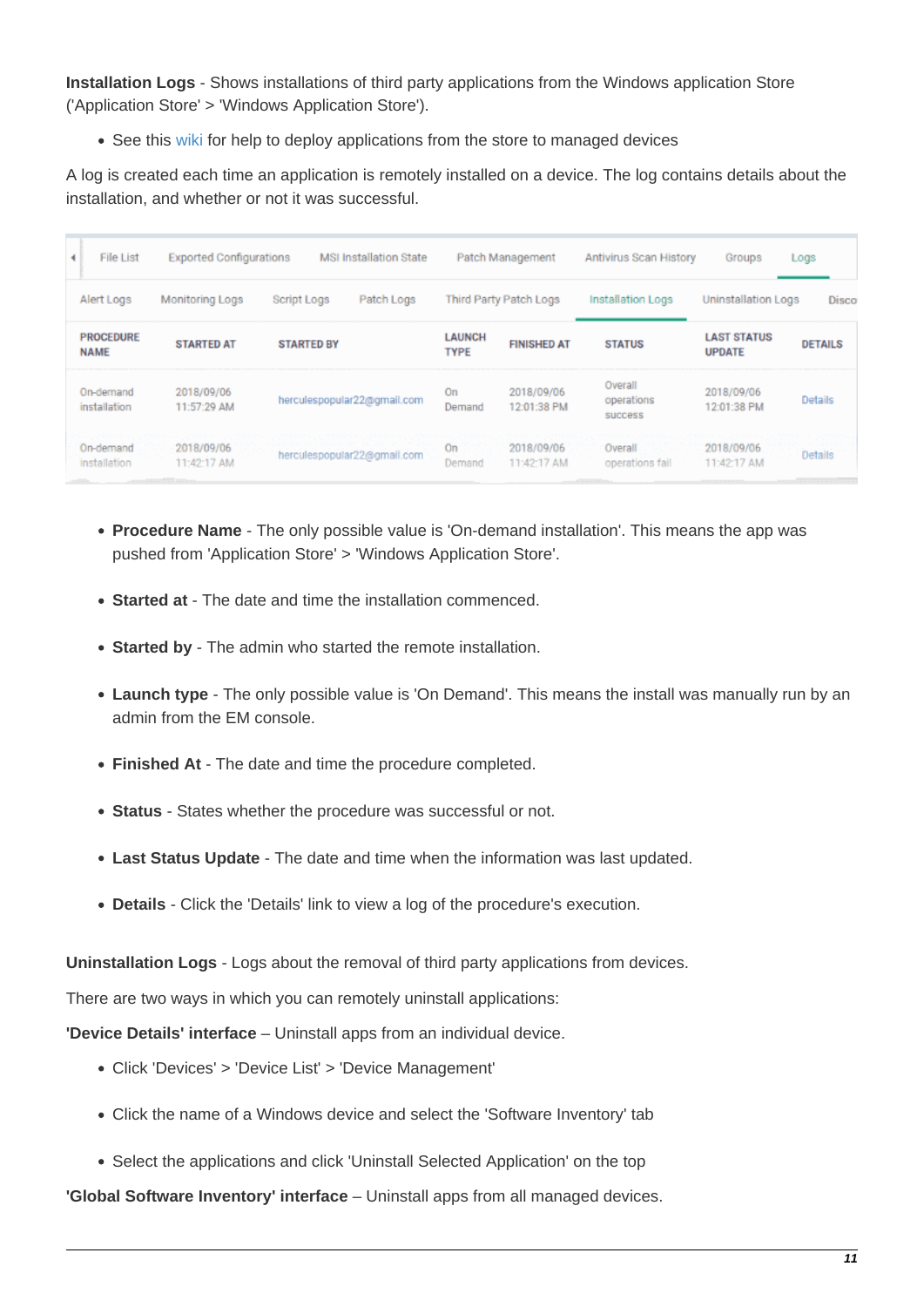- Click 'Application' > 'Global Software Inventory'
- Select the application to be uninstalled
- Click 'Uninstall' on the top

A log is created each time an application is remotely removed from a device.

- **Procedure Name** The only possible value is 'On-demand Uninstallation'.
- **Started at**  Date and time the uninstall began.
- **Started by** The admin who started the uninstall operation.
- **Launch type** Shows whether the uninstall was scheduled or manual. The only possible value is 'On Demand'.
- **Finished At** The date and time the procedure completed.
- **Status** States whether the procedure was successful or not.
- **Last Status Update** The date and time when the information was last updated.
- **Details** Click the 'Details' link to view a log of the uninstallation stages

<span id="page-11-0"></span>**Discovery Logs** – Shows network discovery scans run from the device.

- Any managed Windows device can be used as a probe device to run discovery scans on a network.
- The discovery logs tab shows any such scans run from this device.
	- See [this wiki](https://wiki.itarian.com/frontend/web/topic/how-to-scan-a-network-and-auto-enroll-devices-using-endpoint-manager) if you want to learn more about network discovery scans.

| ٠<br><b>Networks</b>        | <b>Associated Profiles</b> | Software Inventory |                        | <b>MSI Installation State</b> | Patch Management             |                                 | Groups<br>Logs        |
|-----------------------------|----------------------------|--------------------|------------------------|-------------------------------|------------------------------|---------------------------------|-----------------------|
| Script Logs<br>4 ng Logs    | Patch Logs                 |                    | Third Party Patch Logs | Installation Logs             |                              | <b>Uninstallation Logs</b>      | <b>Discovery Logs</b> |
| <b>DISCOVERY NAME</b>       | <b>STATUS</b>              | <b>STARTED AT</b>  | <b>STARTED BY</b>      | <b>FINISHED AT</b>            | <b>LAUNCH</b><br><b>TYPE</b> | <b>DISCOVERY</b><br><b>TYPE</b> | <b>DETAILS</b>        |
| Saddle Company<br>Discovery | Finished                   | 2019/02/07.        | herculespop            | 2019/02/07                    | On Demand                    | <b>By Network</b>               | Details               |
| New Discovery               | Finished                   | 2019/02/06         | herculespop            | 2019/02/06  On Demand         |                              | <b>By Network</b>               | Details               |
| New Discovery               | Finished                   | 2019/02/06         | herculespop            | 2019/02/06                    | On Demand                    | <b>SNMP</b>                     | Details               |

**Discovery Name** - Click the discovery name to view its details.